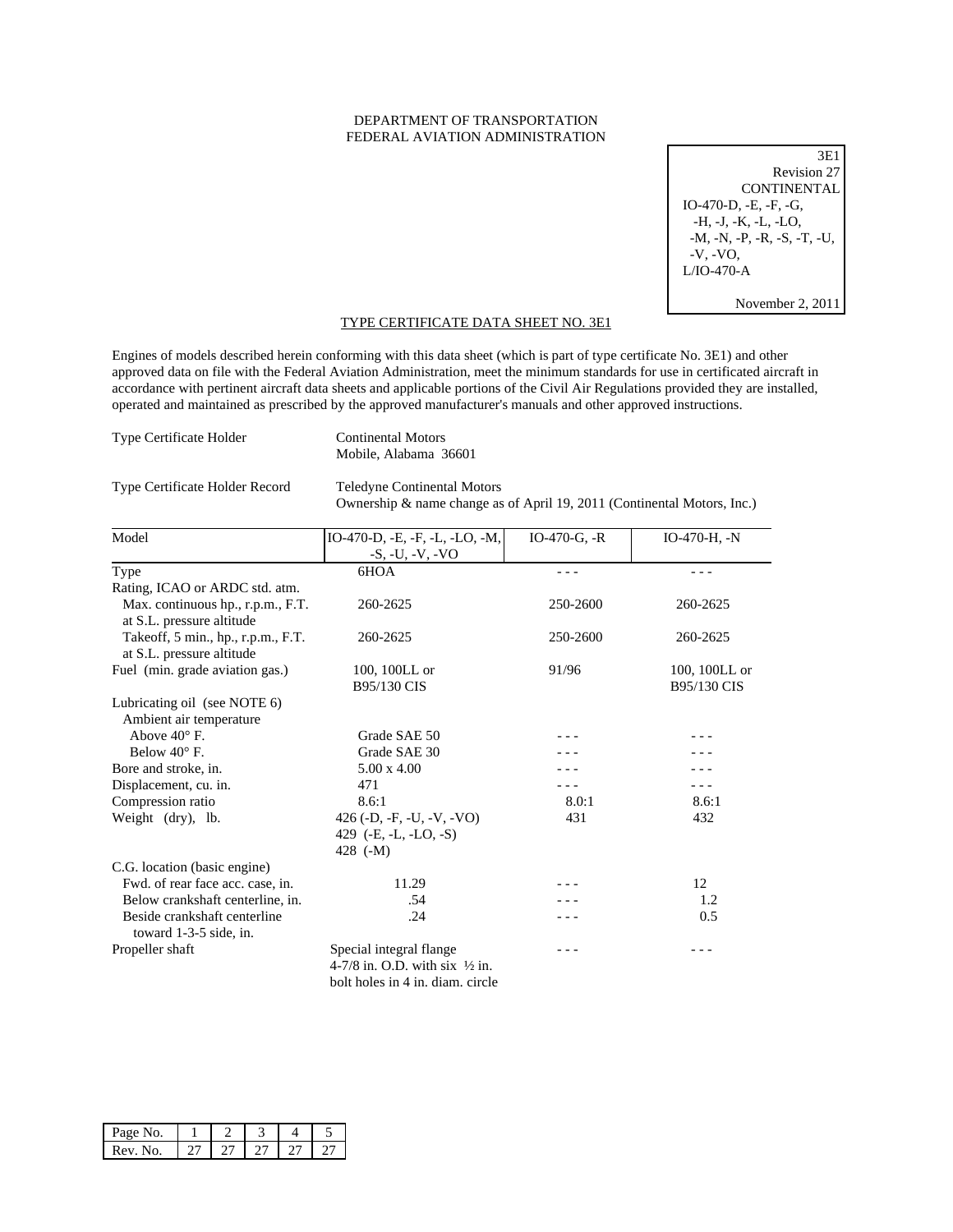| Model                                                                                                | IO-470-D, -E, -F, -L, -LO,                                       | $IO-470-G, -R$                                              | IO-470-H, -N                                                 |  |
|------------------------------------------------------------------------------------------------------|------------------------------------------------------------------|-------------------------------------------------------------|--------------------------------------------------------------|--|
| Carburetion or fuel injection                                                                        | $-M, -S, -U, -V, -VO$<br><b>CMI</b> Injection System             | (Eq. 5648, 5808 or                                          | (Eq. 5620-2 for -H                                           |  |
|                                                                                                      | (Eq. 5648, 5808 or 5832 for -                                    | 5832) or latest FAA                                         | Eq. 5831 for -N) or                                          |  |
|                                                                                                      | $D, -E$                                                          | approved version                                            | latest FAA approved                                          |  |
|                                                                                                      | Eq. 5688 for -F<br>Eq. 5850 for -L, -M                           |                                                             | version                                                      |  |
|                                                                                                      | Eq. 5903 for -LO                                                 |                                                             |                                                              |  |
|                                                                                                      | Eq. 5886 for -S                                                  |                                                             |                                                              |  |
|                                                                                                      | Eq. 5919 for -H                                                  |                                                             |                                                              |  |
|                                                                                                      | Eq. $6076$ for $-V$ , $-VO$ ) or latest                          |                                                             |                                                              |  |
|                                                                                                      | FAA approved version                                             |                                                             |                                                              |  |
| Ignition, dual magnetos                                                                              | See NOTE 12                                                      | - - -                                                       |                                                              |  |
| Timing, °BTC                                                                                         | 20                                                               | 26                                                          | 20                                                           |  |
| Spark plugs                                                                                          | See NOTE 8                                                       |                                                             |                                                              |  |
| Oil sump capacity, qt.                                                                               | 12; 8 usable at $15^{\circ}$ noseup and<br>5° nosedown attitudes | - - -                                                       | 12; 10 usable at $18^\circ$<br>noseup and 14°                |  |
|                                                                                                      |                                                                  |                                                             | nosedown attitudes                                           |  |
| <b>NOTES</b>                                                                                         | 1 thru 12                                                        | 1 thru 8 and 12                                             | 1 thru 10 and 12                                             |  |
| Model                                                                                                | $IO-470-J, -K$                                                   |                                                             | IO-470-P, -T, L/IO-470-A                                     |  |
| Type                                                                                                 | 6HOA                                                             |                                                             | $- - -$                                                      |  |
| Rating, ICAO or ARDC std. atm.                                                                       |                                                                  |                                                             |                                                              |  |
| Max. continuous hp., r.p.m., F.T.                                                                    | 225-2600                                                         |                                                             | 250-2600                                                     |  |
| at S.L. pressure altitude<br>Takeoff, 5 min., hp., r.p.m., F.T.                                      | 225-2600                                                         |                                                             | 250-2600                                                     |  |
| at S.L. pressure altitude                                                                            |                                                                  |                                                             |                                                              |  |
| Fuel (min. grade aviation gas.)                                                                      | 80/87                                                            |                                                             | 91/96                                                        |  |
| Lubricating oil (see NOTE 6)                                                                         |                                                                  |                                                             |                                                              |  |
| Ambient air temperature                                                                              |                                                                  |                                                             |                                                              |  |
| Above $40^{\circ}$ F.                                                                                | Grade SAE 50                                                     |                                                             |                                                              |  |
| Below $40^{\circ}$ F.                                                                                | Grade SAE 30                                                     |                                                             |                                                              |  |
| Bore and stroke, in.                                                                                 | 5.00 x 4.00                                                      |                                                             |                                                              |  |
| Displacement, cu. in.                                                                                | 471<br>7.0:1                                                     |                                                             | 8.0:1                                                        |  |
| Compression ratio<br>Weight (dry), lb.                                                               | 400                                                              |                                                             | 472 (-P), 475 (-T, LIO-470-A)                                |  |
| C.G. location (basic engine)                                                                         |                                                                  |                                                             |                                                              |  |
| Fwd. of rear face acc. case, in.                                                                     | 12                                                               |                                                             | 14.21                                                        |  |
| Below crankshaft centerline, in.                                                                     | 1.2                                                              |                                                             | 0.95                                                         |  |
| Beside crankshaft centerline                                                                         | 0.5                                                              |                                                             | 0.10                                                         |  |
| toward 1-3-5 side, in.                                                                               |                                                                  |                                                             |                                                              |  |
| Propeller shaft                                                                                      | Special integral flange 4-7/8 in. O.D.                           |                                                             | SAE No. 20 spline extended shaft                             |  |
|                                                                                                      | with six $\frac{1}{2}$ bolt holes in 4 in. diam.                 |                                                             | with provision for hydraulic                                 |  |
|                                                                                                      | circle                                                           |                                                             | propeller control and reversing                              |  |
| Carburetion or fuel injection                                                                        |                                                                  | CMI Injection system (Eq.<br>5612-1 for -J Eq. 5807 for -K) | CMI Injection system (Eq.<br>5648 for -P, -T Eq. 6022 for    |  |
|                                                                                                      | or latest FAA approved                                           |                                                             | LIO-470-A) or latest FAA                                     |  |
|                                                                                                      | version                                                          |                                                             | approved version                                             |  |
| Ignition, dual magnetos                                                                              | See NOTE 12                                                      |                                                             | See NOTE 12 for-P, -T                                        |  |
|                                                                                                      |                                                                  |                                                             | Two Scintilla S6LN-25 for                                    |  |
|                                                                                                      |                                                                  |                                                             | $LIO-470-A$                                                  |  |
| Timing, °BTC                                                                                         | 22                                                               | 26                                                          |                                                              |  |
| Spark plugs                                                                                          | See NOTE 8                                                       | $- - -$                                                     |                                                              |  |
| Oil sump capacity, qt.                                                                               | 12; 10 usable at 18° noseup and 14°                              |                                                             | 12; 8 usable at $15^{\circ}$ noseup and $5^{\circ}$          |  |
|                                                                                                      | nosedown attitudes                                               |                                                             | nosedown attitudes, -P;                                      |  |
|                                                                                                      |                                                                  |                                                             | 12; 10 usable at 21° noseup and                              |  |
| <b>NOTES</b>                                                                                         | 1 thru 8 and 12                                                  |                                                             | nosedown attitudes, -T, LIO-470-A<br>$1$ thru $8$ and $12\,$ |  |
| $\overline{\phantom{a}}$ = = = $\overline{\phantom{a}}^{\,0}$<br>Indicates "same as preceding model" |                                                                  |                                                             |                                                              |  |
|                                                                                                      |                                                                  |                                                             |                                                              |  |

"===" Indicates "does not apply"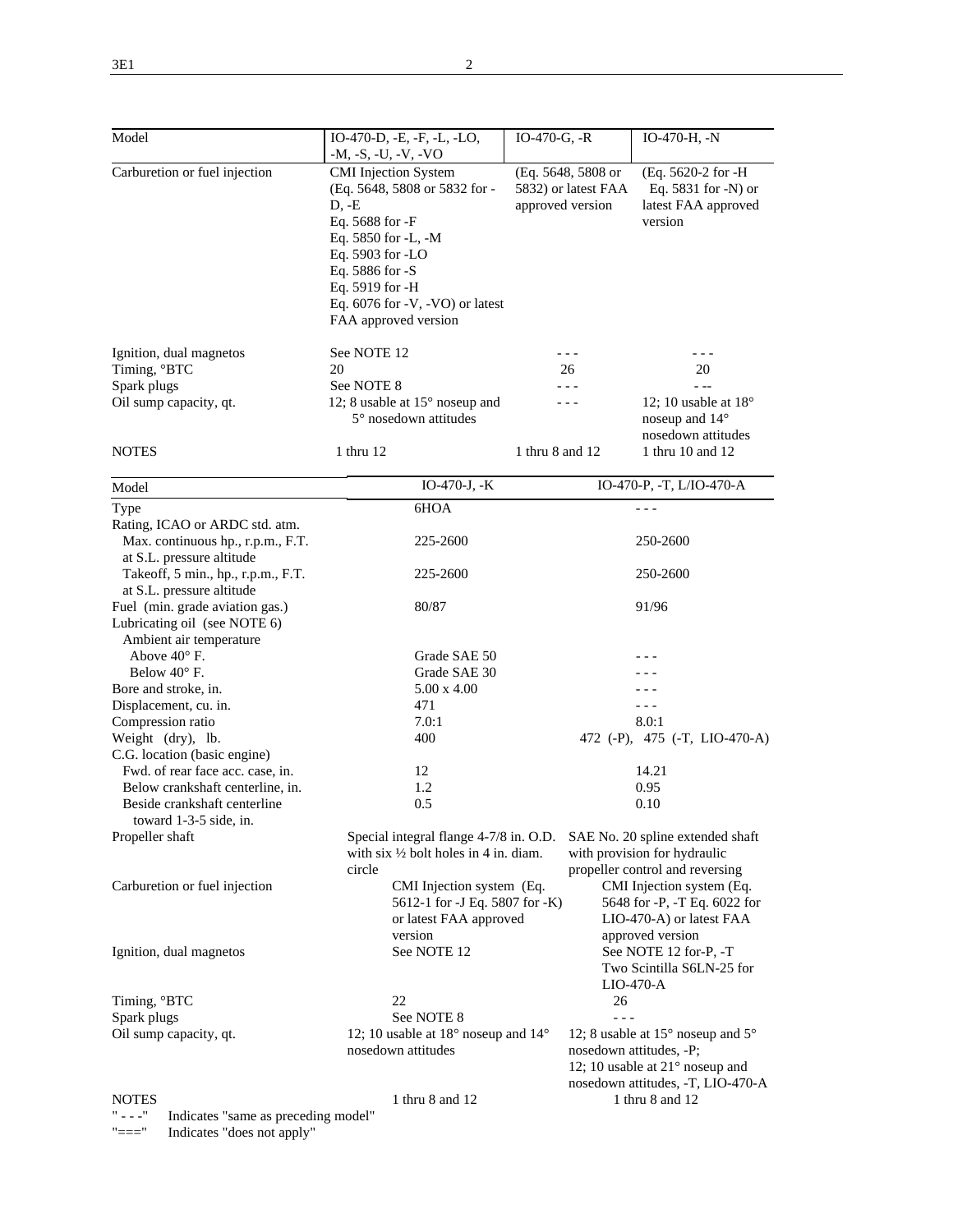$\overline{\phantom{a}}$ 

Production Basis: Production Certificate 508

| Certification basis: |                                                                                                                                                                                        | Part 13 of the Civil Air Regulations effective June 15, 1956 as amended by 13-1.<br>Application for Type Certificate dated February 25, 1958.<br>Type Certificate No. 3E1 issued October 14, 1958 for Model IO-470-D; IO-470-E added<br>November 26, 1958; IO-470-F added December 3, 1958; IO-470-G added<br>March 30, 1959; IO-470-J added July 31, 1959; IO-470-H added August 7, 1959;<br>IO-470-L added March 9, 1960; IO-470-M added March 10, 1960; IO-470-K and<br>IO-470-N added June 9, 1960; IO-470-R added October 7, 1960; IO-470-P added<br>March 31, 1961; IO-470-S added May 10, 1961; IO-470-T added July 1, 1963; IO-470-U<br>added August 28, 1963; LIO-470-A added March 18, 1964; IO-470-V added June 15,<br>1965; IO-470-LO and IO-470-VO added September 26, 1967. |
|----------------------|----------------------------------------------------------------------------------------------------------------------------------------------------------------------------------------|-------------------------------------------------------------------------------------------------------------------------------------------------------------------------------------------------------------------------------------------------------------------------------------------------------------------------------------------------------------------------------------------------------------------------------------------------------------------------------------------------------------------------------------------------------------------------------------------------------------------------------------------------------------------------------------------------------------------------------------------------------------------------------------------|
| NOTE 1.              | Maximum permissible temperatures:<br>Cylinder head bayonet thermocouple<br>Cylinder barrel<br>Oil inlet                                                                                | 450 $\degree$ F. (IO-470-J, -K)<br>460° F. (IO-470-D, -E, -F, -G, -H, -L, -LO -N, -P, -R, -S, -T, -U,<br>$-V. -VO. LIO-470-A)$<br>$290^\circ$ F. (All models)<br>225° F. (IO-470-D, -E, -F, -G, -H, -J, -K, -L, -M, -N, -P, -R, -S,<br>$-T, -U, -V, LIO-470-A$<br>240° F. (IO-470-LO and -VO)                                                                                                                                                                                                                                                                                                                                                                                                                                                                                             |
| NOTE 2.              | Fuel pressure limits:<br>Inlet to injection pump,<br>min. - minus<br>max. - plus<br>Outlet to vapor return line -<br>Oil pressure limits, 2-4-6 side: Normal operation, 30-60 p.s.i.g. | $2$ p.s.i.g.<br>$10$ p.s.i.g.<br>$3.5$ p.s.i.g. max.<br>Idle 10 p.s.i.g. min.<br>Maximum (cold oil) 100 p.s.i.g.                                                                                                                                                                                                                                                                                                                                                                                                                                                                                                                                                                                                                                                                          |
| NOTE 3.              |                                                                                                                                                                                        |                                                                                                                                                                                                                                                                                                                                                                                                                                                                                                                                                                                                                                                                                                                                                                                           |

|                           | <b>MODELS</b>            |             | Speed Ratio | Max. Torque(in.-lb.) |               | Maximum     |
|---------------------------|--------------------------|-------------|-------------|----------------------|---------------|-------------|
|                           | $IO-470-D,-E,-F,$        | $IO-470-J.$ | to          |                      |               | Overhang    |
| Accessory                 | $-H, -M, -N, -P, -R, -T$ | $-K-N$      | Crankshaft  | Continuous           | <b>Static</b> | $(in.-lb.)$ |
| Governor                  |                          | C           | 1.0:1       | 29                   | 825           | 50          |
| <b>Tachometer</b>         | CC                       | C           | 0.5:1       | 10                   | 50            | 25          |
| Optional (2)              |                          |             |             |                      |               |             |
| Left and Right Side**     | C                        | C           | 1.5:1       | $100*$               | 800           | 40          |
| Generator                 | CC                       | CC          | 2.28:1      | 100                  | 800           | 100         |
| Oil Cooler                |                          |             |             |                      |               | 65          |
| Starter (See below table) | CC                       | CC          |             |                      |               |             |

|                       | <b>MODELS</b>       |          | Speed Ratio | $Max. Torque(in.-lb.)$ |               | Maximum     |
|-----------------------|---------------------|----------|-------------|------------------------|---------------|-------------|
|                       | $IO-470-L, -M, -N,$ | LIO-470  | to          |                        |               | Overhang    |
| Accessory             | $-T. -U. -V$        | $-A$     | Crankshaft  | Continuous             | <b>Static</b> | $(in.-lb.)$ |
| Governor              |                     | CC       | 1.0:1       | 29                     | 825           | 50          |
| Tachometer            | Opt.                | CC       | 0.5:1       | 10                     | 50            | 25          |
| Optional (2)          |                     |          |             |                        |               |             |
| Left and Right Side** |                     | CC       | 1.5:1       | $100*$                 | 800           | 40          |
| Generator             | CC                  | C        | 2.28:1      | 100                    | 800           | 100         |
| Oil Cooler            |                     |          |             |                        |               | 65          |
| <b>Starter</b>        | CC                  | $\Gamma$ | 32.1        | 200                    | 400           | 60          |

CMI P/N 537241 eligible for -D, -L, -LO, -M, -U, -V, -VO

CMI P/N 535856 eligible for -E, -G, -H, -R

CMI P/N 626960 eligible for -F

CMI P/N 627842 eligible for -J, -K, -N

CMI P/N 627841 eligible for -P, -T, LIO-470-A

CMI P/N 629176 eligible for -S

Direction of Rotation shown in applicable column.

C - Clockwise; CC - Counter Clockwise; Opt. - Optional; viewing drive pad.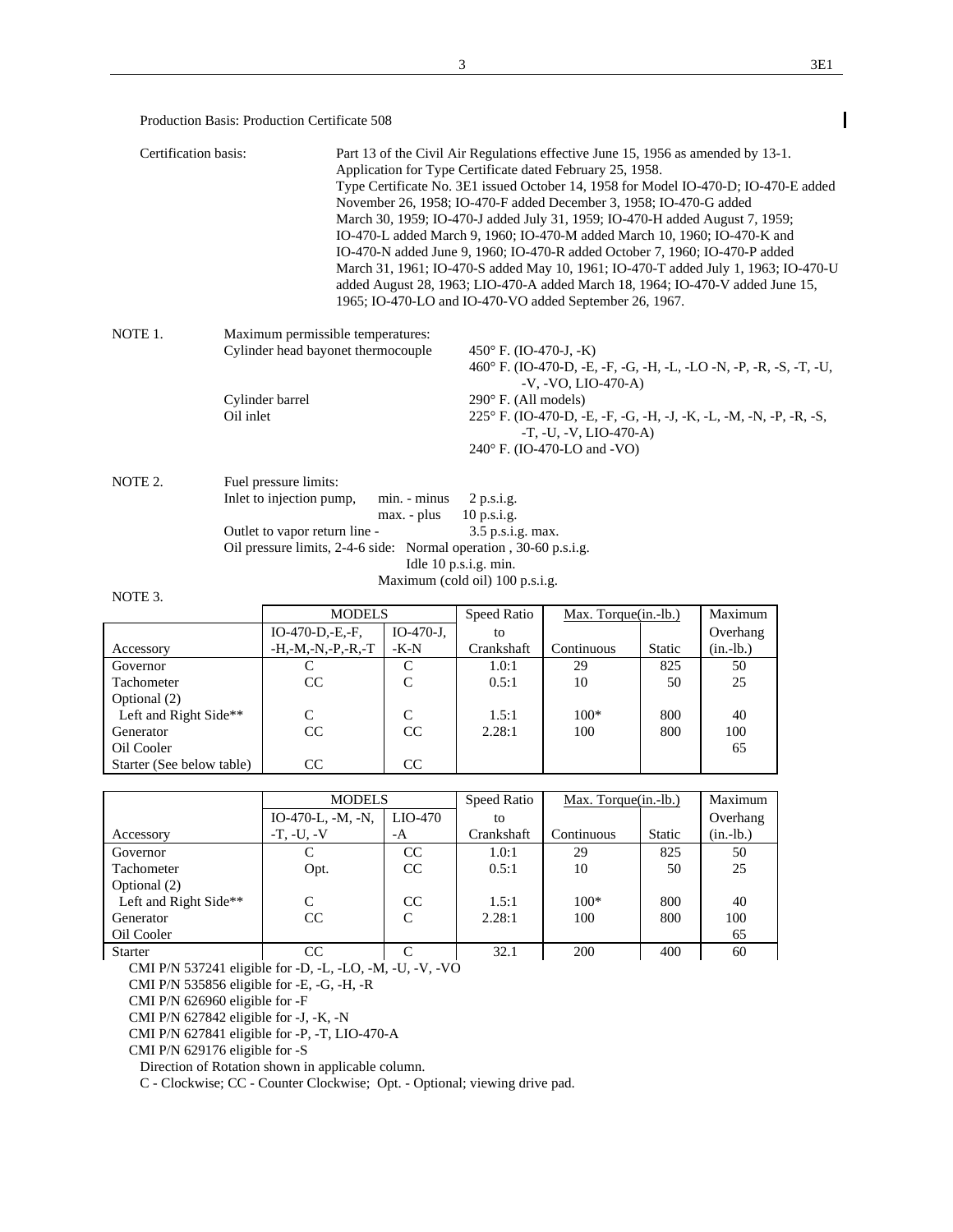| *One drive eligible at 160 in.-lb. continuous torque load provided the other drive does not exceed 100 in.-lb. continuous |  |  |
|---------------------------------------------------------------------------------------------------------------------------|--|--|
| torque load.                                                                                                              |  |  |

\*\*IO-470-L, -LO provide right side only.

NOTE 4. IO-470-E engine same as IO-470-D except that throttle body is 0.75 inch closer to rear of engine. IO-470-F engine same as IO-470-D except for updraft throttle body and revised balance tube. IO-470-G engine same as IO-470-E except that pistons of 8.0:1 compression ratio and short spark plugs are

> used. IO-470-H engine similar to IO-470-C (Data Sh. E-273) except that IO-470-D cylinders, pistons and main bearings are used.

 IO-470-J engine similar to IO-470-C (Data Sh. E-273) except straight valve cylinders and 7.0:1 CR pistons are used.

 IO-470-K engine identical to IO-470-J except for charge in oil sump design and related changes in induction system.

 IO-470-L engine same as IO-470-E except crankshaft is one inch longer and balance tube is relocated and revised.

 IO-470-M engine same as IO-470-D except air throttle is slanted aft and balance tube is relocated and revised. IO-470-N identical to IO-470-H except for change in oil sump design and related changes in induction system.

 IO-470-P same as IO-470-G except it incorporates an extension propeller shaft with an SAE No. 20 spline. Propeller shaft has provisions for hydraulic propeller control and reversing. Engine is approved for pusher installation and reversible propeller.

 IO-470-R identical to IO-470-G except the crankshaft is one inch longer, locating the propeller flange 1" forward.

 IO-470-S same as IO-470-E except for increased height of throttle body and throttle valve axis is parallel to engine centerline.

IO-470-T same as IO-470-P except for oil sump capacity and tachometer drive provisions.

LIO-470-A identical to IO-470-T except crankshaft turns in opposite direction.

 IO-470-U identical to IO-470-D except for crankshaft damper configuration and a minor change in cam timing and balance tube diameter.

 IO-470-V identical to IO-470-U except for fuel injector equipment which incorporates a four p.s.i.g. manifold valve and a different design fuel injection pump.

 Models ending in "O" are identical to corresponding model except they have oil spray piston cooling, nimonic exhaust valves and a modified fuel injection system giving increased fuel flow at take off and maximum continuous power.

- NOTE 5. Models IO-470-D, -E, -F, -G, -H, -M, -N, -R, and -S incorporate crankshaft with four sixth order dampers. Models IO-470-J and -K incorporate a crankshaft with one fifth and one sixth order damper. Models IO-470-L and -LO incorporate crankshaft with two fifth and two sixth order dampers. Models IO-470-P, -T and LIO-470-A incorporate crankshaft with two sixth and one-half order dampers. Models IO-470-U, -V, and -VO incorporate crankshaft with two sixth, and one fifth one fourth and a half order dampers.
- NOTE 6. Straight mineral or ashless disperant oil meeting TCM Spec. MHS-24 is approved for use in Models IO- 470- D, -E, -F, -G, -H, -J, -K, -L, -M, -N, -O, -P, -R, -S, -T, -U, -V and L/IO-470-A. Ashless disperant oil meeting TCM Spec. MHS-24 is approved for use in IO-470-LO and -VO engines. Lubricating oils qualified under SAE-J1899 or J1966 are considered qualified under CMI Spec MHS-24 CMI instructions should be consulted and followed when changing types of oil.
- NOTE 7. A full-flow oil filter may be used with these engines if installation incorporates filter bypass valve which opens between 12 and 16 p.s.i. The oil filter housing is eligible for direct mounting of oil filter equipment having maximum weight of six pounds and overhang moment of 25 in.-lb.